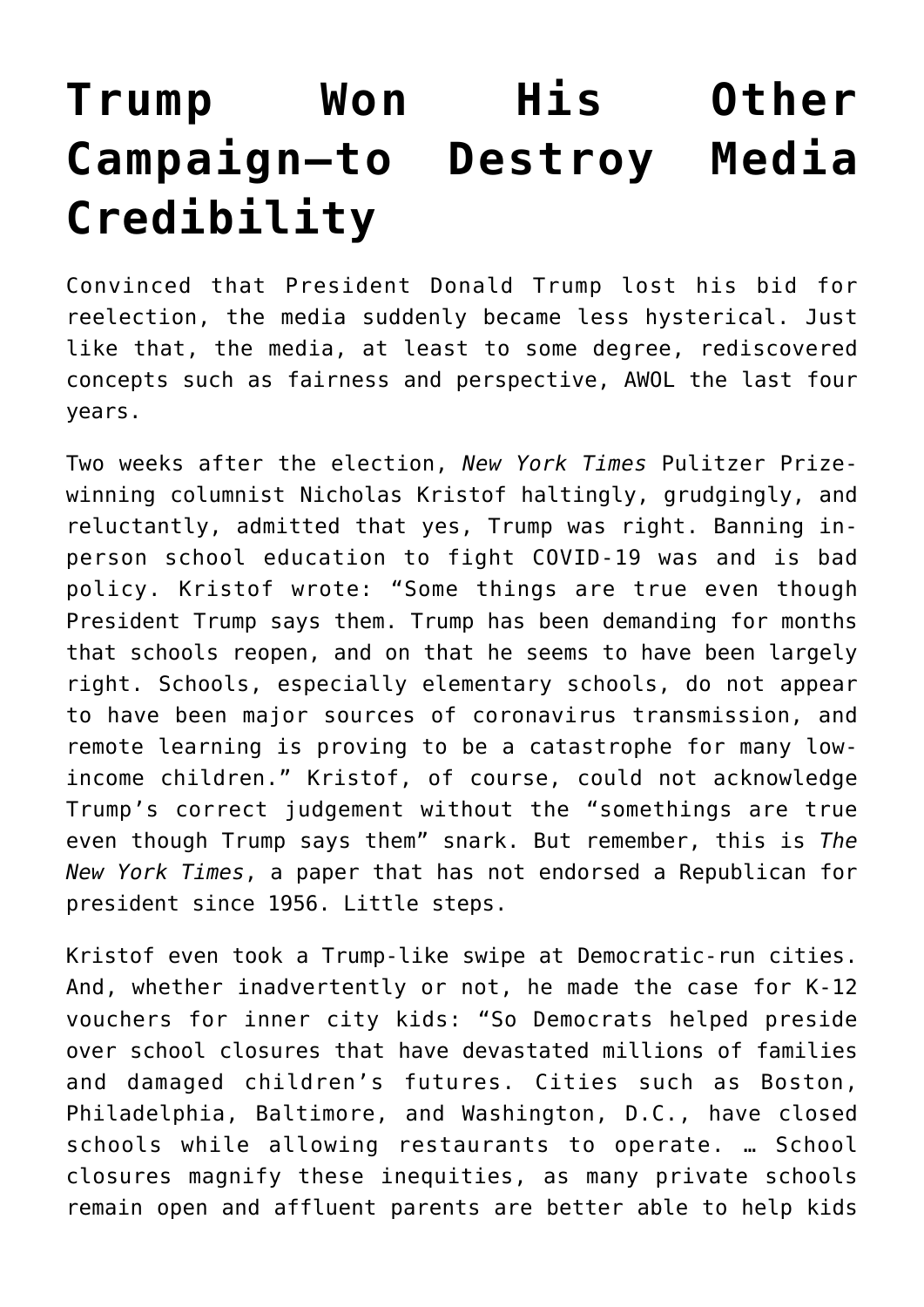adjust to remote learning. At the same time, low-income children fall even further behind."

*The New York Times*again, after the media awarded the election to former Vice President Joe Biden, even questioned the science behind a ban on outdoor dining, like most counties in California recently enacted. In "Small Gatherings Spread the Virus, but Are They Causing the Surge?" the *Times* wrote:

*But are dinners and backyard barbecues really the engine driving the current surge of infections? The available data do not support that contention, scientists say. Still, the idea has been repeated so often it has become conventional wisdom, leading to significant restrictions in many states. …* 

*But many epidemiologists are far less certain, saying there is little evidence to suggest that household gatherings were the source of the majority of infections since the summer. Indeed, it has become much harder to pinpoint any source of any outbreak, now that the virus is so widespread and Americans may be exposed in so many ways. …*

*A constant drumbeat about the dangers of social gatherings may help to convey the seriousness of the current surge, (Harvard University infectious disease epidemiologist Julia Marcus) said. On the other hand, in some states the misperception has led to draconian policies that don't square with science.*

Goodness! If Pulitzer gave a prize for "Fair and Balanced Coronavirus Stories in the Post-Trump Era," *The New York Times* might actually deserve this one.

Former Washington Post reporter Carl Bernstein shared the mood of much of the Trump-hating left when he accused Trump of "homicidal negligence" in his handling of the coronavirus. But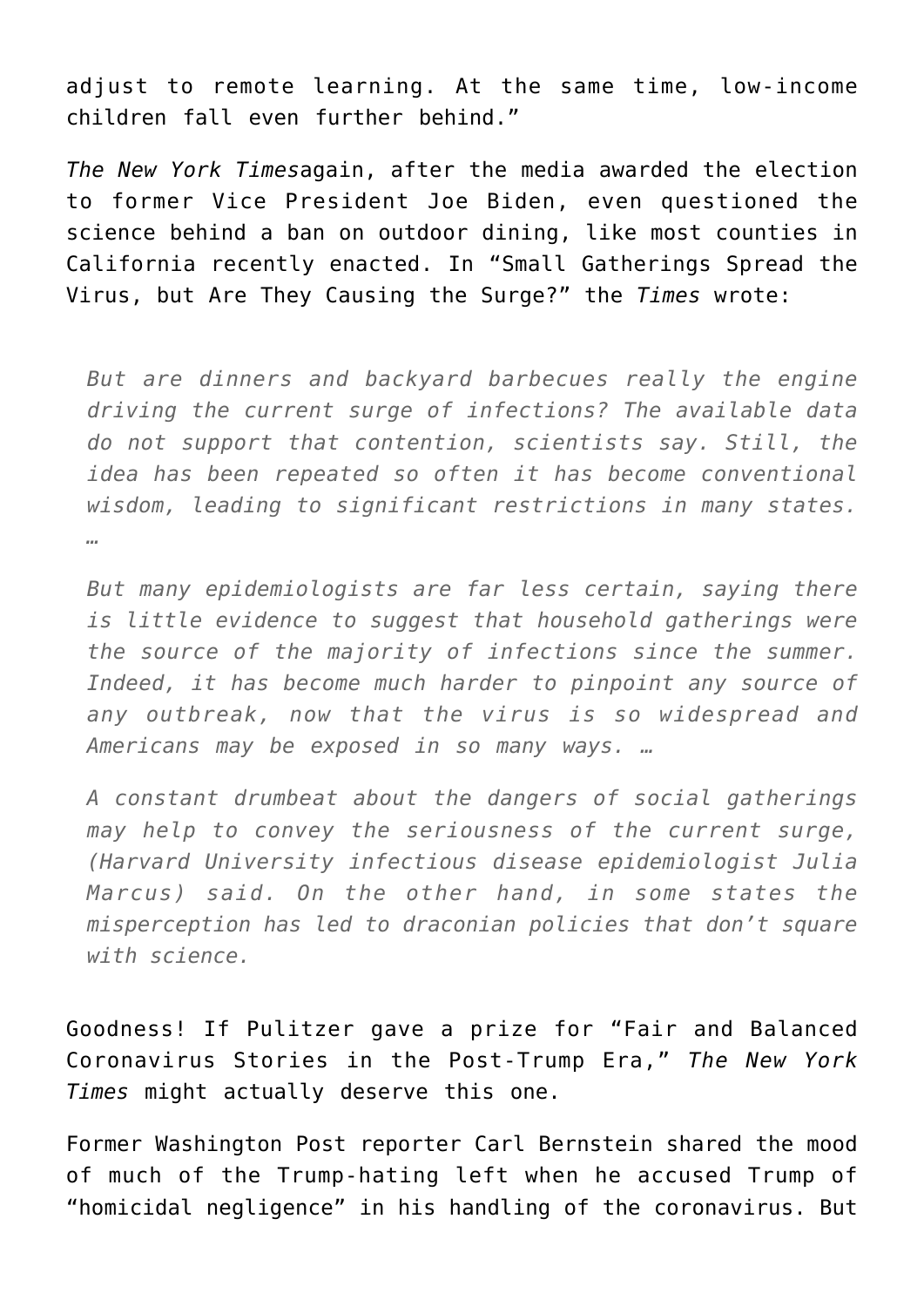Dr. Anthony Fauci, post-election, also sounds Trumpian. On the possibility of further lockdowns, Fauci recently said: "There is no appetite for locking down in the American public, but I believe that we can do it without a lockdown. I really do. … You could still get businesses going. You could still have economic forward thinking while you're doing that. You don't necessarily have to shut everything down. Hopefully we won't have to do that."

No "appetite" for another lockdown? What happened to "follow the science"? This is yet another tacit admission that, as Trump insisted, we must consider the unintended consequences of shutting down the economy, including increased rates of suicide, depression, homicide, drug abuse, alcoholism, and domestic violence.

Finally, did serial Trump CNN critic, Jake Tapper *praise*, literally *praise and credit* Trump for the speed with which drug manufacturers have apparently developed vaccines for COVID-19? Yes, he did. Tapper said: "We should take a moment, as we always have when discussing vaccine and Operation Warp Speed, that this is—you know, putting aside all of the failures of the Trump administration when it comes to the coronavirus, and there are lots—this is an unmitigated success, and we should acknowledge that."

For four years, major media, along with their Democratic comrades, banded together to bring down Trump. They appear to have succeeded. But as to Trump's campaign to expose the media's blatant, often vicious anti-Republican bias so that much of America will never again trust it, Trump won. Huge.

COPYRIGHT 2020 LAURENCE A. ELDER

DISTRIBUTED BY CREATORS.COM

*Dear Readers,*